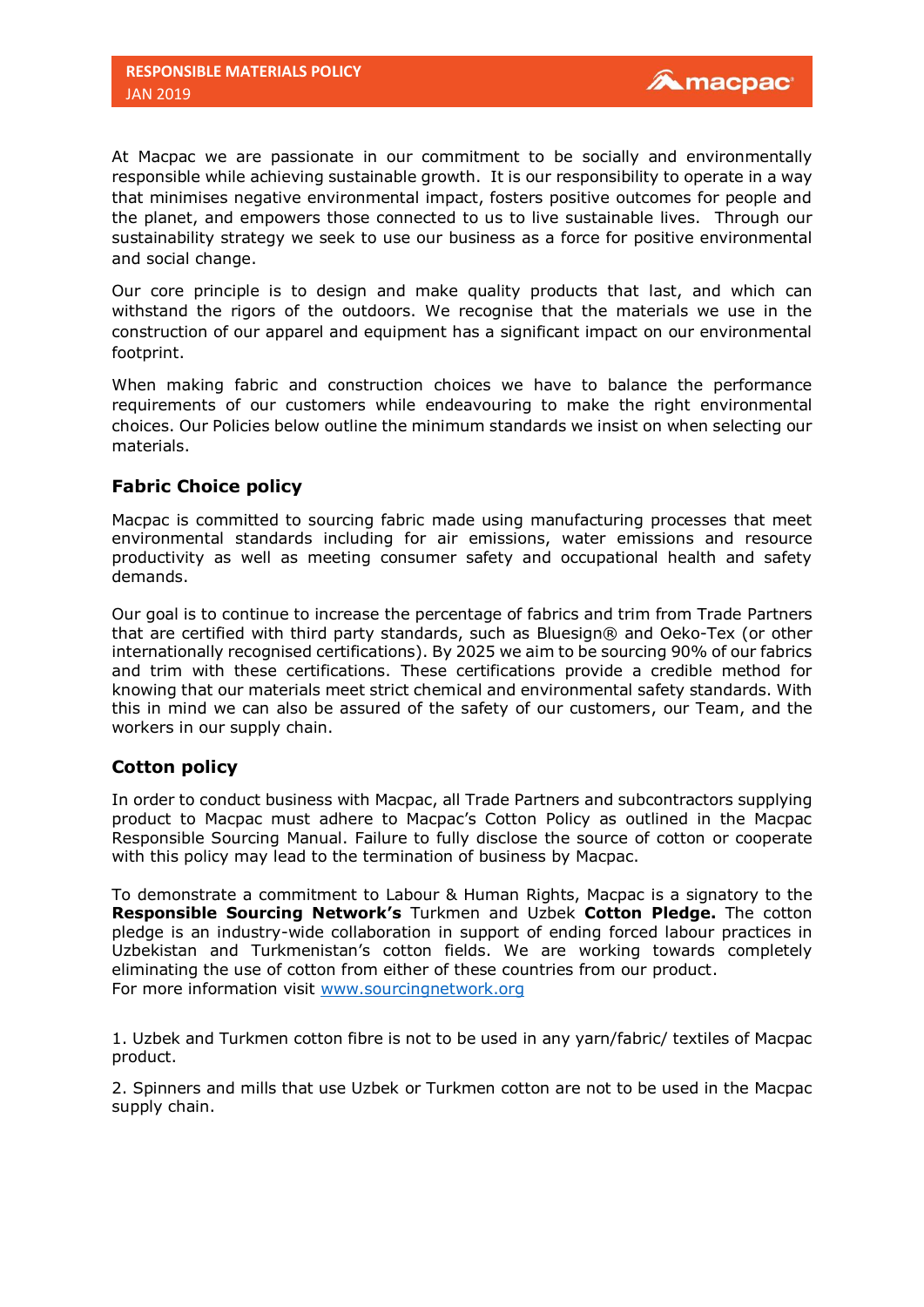3. Trade Partners are to maintain complete, accurate documentation of the source of cotton, to ensure transparency and compliance.

4. Trade Partners must be able to verify compliance to this Policy by providing proof of the cotton fibre country of origin and the name of the mill.

5. Trade Partners are to integrate these requirements into the Macpac procurement processes.

Macpac is committed to using 100% organic cotton fabric in our t-shirts and hoodies that meet either Organic Content Standard (OCS) or Global Organic Textile Standard (GOTS).

### **Down policy**

It has always been Macpac's policy to use down from the most ethical sources available. Since 2016 we have sourced all of our down from Responsible Down Standard (**RDS**) certified suppliers. As a by-product of the meat industry, down is a natural, sustainable choice. By choosing RDS certified product we can be assured that animals are ethically treated from rearing to handling throughout the down supply chain.

The standard also follows the chain of custody from farm to product, so consumers can be confident that the down and feathers in the products they choose meet the RDS. For more information on RDS go to [www.responsibledown.org](http://www.responsibledown.org/)

The RDS certification is audited by Control Union – a third party auditing body. For more information on Control Union go to [www.controlunion.com](http://www.controlunion.com/)

When down filled products are returned to us and beyond repair we salvage the down filling, wash, and then reuse it when repairing other down products in our Repairs department.

## **Fur policy**

Macpac does not use fur in any products and has committed never to use fur in any products.

#### **Leather policy**

We currently use very small leather trims on less than 5% of Macpac branded products. We are committed to using only ethically sourced and traceable leather on Macpac branded products by 2020.

### **Polyester policy**

Currently there is no natural alternative to Polyester that has the properties of being quick drying, light weight, warm and durable. These qualities make it the ideal fabric for many outdoor applications. We recognise this is a vexed choice, so to reduce the environmental impact of this fabric, where possible we choose recycled polyester, made from recycled plastic bottles.